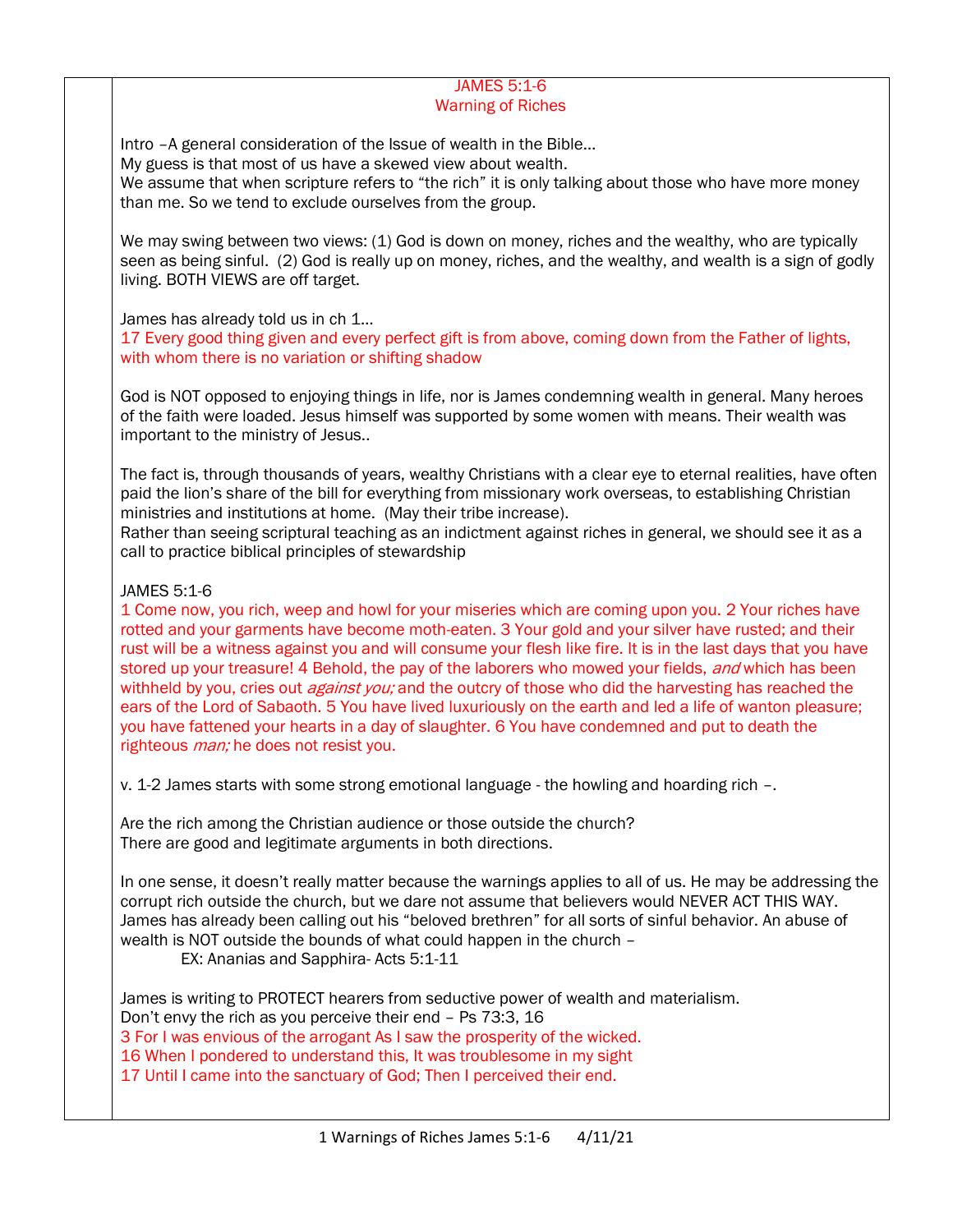So there is a lesson for us as believers. This text is an expression of God's mercy to us to protect us from the temptations and deceit of wealth.

Either way, believer or unbeliever, when riches are lost, it leads to weeping, especially when they are a source of meaning and identity.

v. 2 – clothing was a sign of wealth, as is often the case today. In the culture of James, clothing was often a source of wealth or of an inheritance. He describes how it is moth-eaten. It is ruined and of no value. Wealth is as fleeting as our own lives.

James describes the response of one who has lost "everything", which is the case for those whose life and identity are wrapped up in their wealth

James offers a practical insight inside a theological argument – the rich have reason to howl because what they value most, i.e. their God, is temporary, just like life on earth itself. When you put your hope, security, and identity in wealth and possessions, you are in for a rude awakening.

"Money makes the world go round, the world go round, the world go round" may be A catchy lyric and we certainly can't live without it, but all the money in the world pales in significance to eternity. Here's the reason the rich howl – they learn that NO amount of money can hold off the judgment of the Lord of Hosts.

James had a famous older brother who taught this lesson…

36 For what does it profit a man to gain the whole world, and forfeit his soul? 37 For what will a man give in exchange for his soul?

Is it worth paying laborers late if doing so only offends God? How much joy and meaning does a life of self-indulgence bring, if when you die, you must face a righteous God? How much joy and meaning does it bring if there is no God and you die like everyone else and end up as worm food? "Money can't buy me love", nor can it buy an eternity with God.

Matt 6:19 "Do not store up for yourselves treasures on earth, where moth and rust destroy, and where thieves break in and steal. 20But store up for yourselves treasures in heaven, where neither moth nor rust destroys, and where thieves do not break in or steal; 21for where your treasure is, there your heart will be also.

# Jesus also told this parable…Luke 12

EX: Rich man with bigger barns

13 Someone in the crowd said to Jesus, "Teacher, tell my brother to divide the family inheritance with me." 14 But He said to him, "Man, who appointed Me a judge or arbitrator over you?" 15 Then He said to them, "Beware, and be on your guard against every form of greed; for not *even* when one has an abundance does his life consist of his possessions."

The attached message that comes with abundance is that "My life consists of what I have"

EX: CIVIL ACTION the character had been a very wealthy attorney who lost everything trying to sue a large corporation over a case involving contaminated drinking water. He went broke and at a later court hearing was asked, "Where is all that you accumulated, the things that make up our lives?"

# Luke 12:16-21 – a quick change of circumstances

16 And He told them a parable, saying, The land of a rich man was very productive. 17 And he began reasoning to himself, saying, 'What shall I do, since I have no place to store my crops?' 18 Then he said, 'This is what I will do: I will tear down my barns and build larger ones, and there I will store all my grain and my goods. 19 And I will say to my soul, "Soul, you have many goods laid up for many years to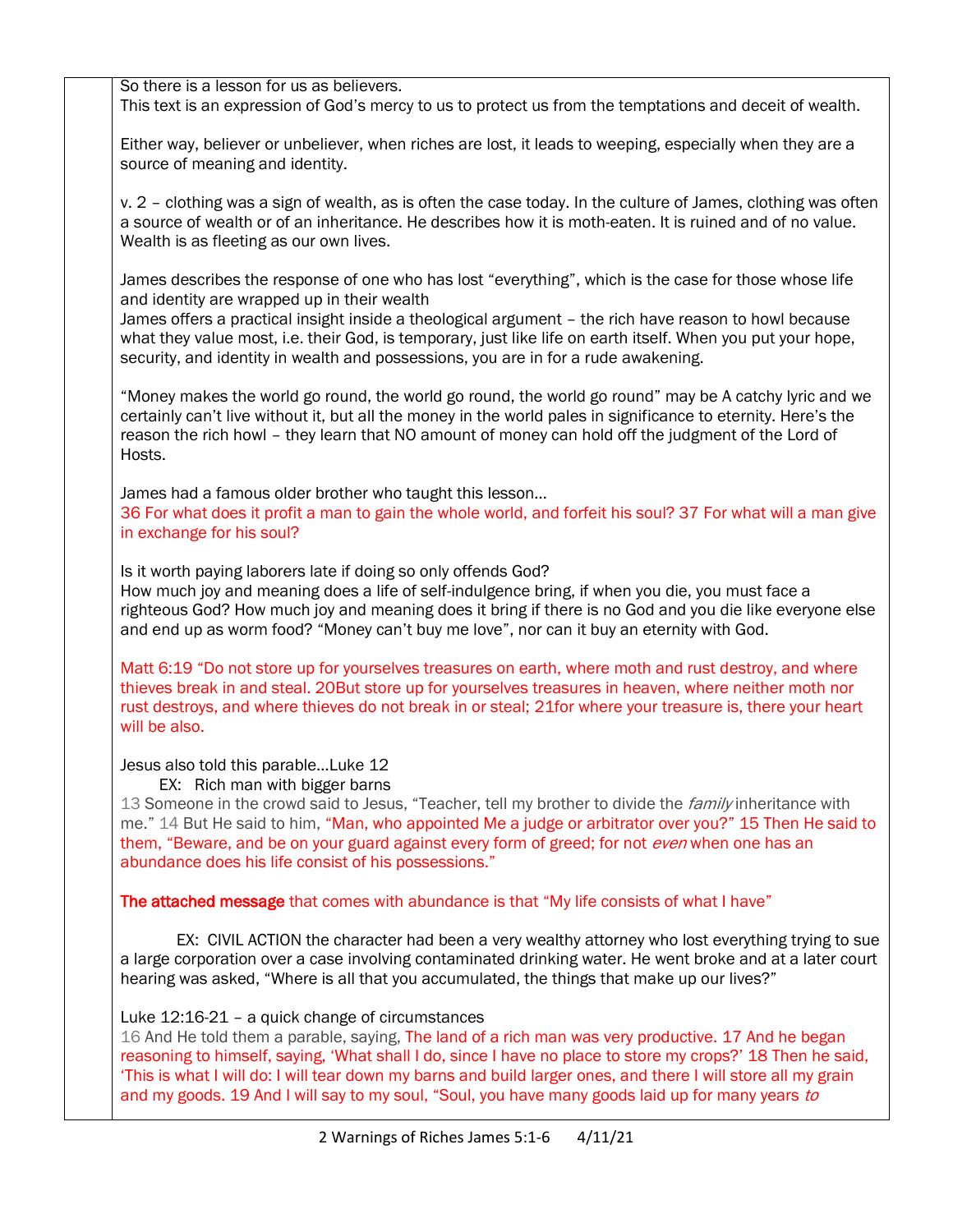come; take your ease, eat, drink and be merry." ' 20 But God said to him, 'You fool! This very night your soul is required of you; and *now* who will own what you have prepared?' 21 So is the man who stores up treasure for himself, and is not rich toward God."

This guy didn't have time to weep and howl. The end of his life came immediately and without warning. IT COULD HAPPEN TO YOU AND ME as well.

ANOTHER false message attached to riches is this – "Soul, you have many goods laid up for many years to come; take your ease, eat, drink and be merry." The cult of the comfortable is the curse of the Christian – at least the American Christian.

James 5: 3 The reality that the gold and silver don't last is disorienting – one becomes undone with the realization that all will be lost and consumed by fire.

If your gold and silver are rusting, then it is just sitting around and is not doing anyone any good. HELLO DOLLY - "Money, pardon the expression, is like manure; It's not worth a thing unless it's spread around, encouraging young things to grow."

The hoarding is a sign of a life lived without regard to eternity. It is to live without a recognition that this life is short and that we are but a vapor- James 4:14 14 Yet you do not know what your life will be like tomorrow. You are *just* a vapor that appears for a little while and then vanishes away.

Whether we have great resources or fewer resources, James is seeking to help us to avoid the false messages that come from wealth. He directly addresses the "rich", but the principles apply to all of us. And the one who is NOT rich in one setting might be consider very rich in another.

EX: Trip to Cancun area  $\sim$  1998 with Zach and church group. We stayed in a poorer area and then did an overnight out to a small village "in the middle of nowhere" – dirt floor huts, watch out for snakes getting the bedroom, i.e. put your hammock up high. Zach was 16 or 17 and he remarked, "Being here makes me feel like we are really rich." We lived in a "modest" home in Moody, AL, but YES, we were very rich indeed.

# v. 4 unjust hoarding of resources

This violates the biblical principles of stewardship, JUSTICE, and caring for others James doesn't elaborate on the obvious harm that is caused by withholding wages – the family suffers and perhaps goes hungry or can't provide a place to live.

James once again shows that the situation is MORE SERIOUS THAN WE THINK... The fraud has attracted the attention of God HIMSELF. We may have the power to fool others, employees, The IRS or BBB, but we can't fool God.

Isaiah 5:9 – The phrase, "the ears of the Lord of hosts" comes straight from Isaiah 5:9, part of a denunciation of the wicked rich. When the Lord came to his vineyard he looked for righteousness but heard instead an outcry from the poor folk who were being oppressed by wealthy landowners. The fact that he is the Lord of hosts reminds us that he is able to meet all our needs without our having to resort to ungodly behavior and that he is able to bring anyone into judgment who flaunts his will.- Rayburn

v. 5 -6 excessive living and pursuit of pleasure at the expense of others.

### A THIRD MESSAGE of wealth: "You deserve to live a life without self-denial".

"You deserve a break today. You only go around once in life so grab for all the gusto you can get. After all, you're worth it." All of those have been used in ad campaigns.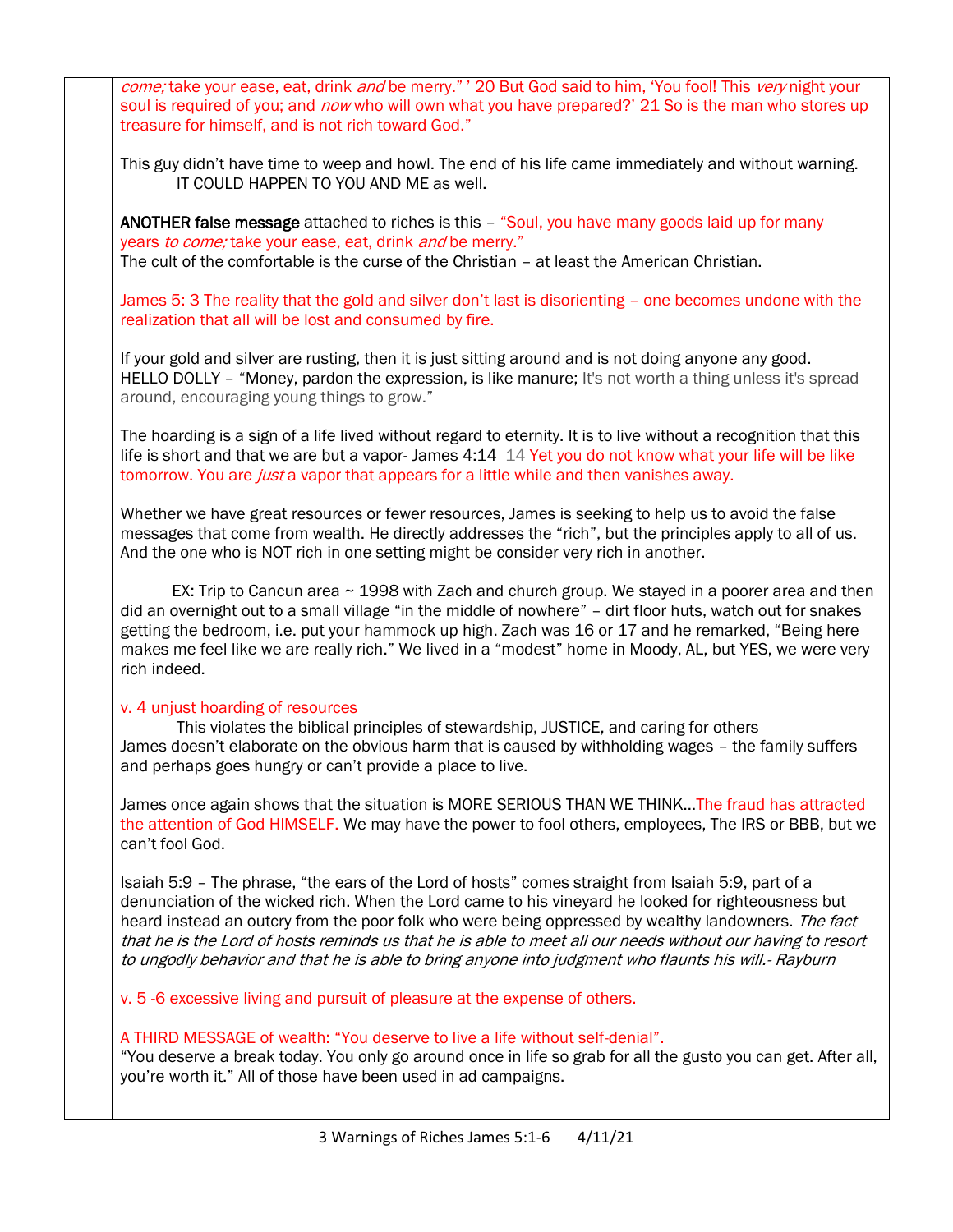Never mind that Jesus taught us to take up our cross and die to ourselves. John Calvin said that self-denial is a core principle of the Christian life. EX: poor man Lazarus – Luke 16:19-31 <https://www.oca.org/reflections/fr.-lawrence-farley/a-poor-man-named-lazarus> THE ONLY PARABLE WHERE A CHARACTER HAS A NAME – The name "Dives" attributed to the rich man is not a name; it is Latin for "rich man" SUMMARIZE THE PARABLE This passage from James and the passages from Luke might well indicate that this question is asked by those in hell. "Where is all that WE accumulated, the things that made up OUR lives?" Lazarus was not a random stranger to the rich man. Lazarus was at his gate regularly, and was ignored. As Jesus tells the story, when the rich man sees Lazarus in the bosom of Abraham, he doesn't speak to or apologize to Lazarus. He continues to see him as a personal errand boy. "Have Lazarus come give me water or have him go warn my brothers, etc" In James 5:4, these are not random people who are being cheated – they are workers who were hired. It's quite likely that they were the same day laborers who were in the area on a regular basis, yet they are treated unjustly by those who want to enjoy more luxury. The biblical view is that God gives good gifts to be enjoyed AND we are accountable stewards of all that God has given us. Christian financial planners have been very helpful over the years, but one unintended consequence may be that many believers think that God only owns 10% of their stuff. The idea of the tithe, or 10% giving gets so much attention that we can mistakenly assume that God owns 10% and we own the rest. NO. IT'S ALL God's and we are called to be faithful stewards of what He brings our way. v. 6 – Who is being referred to? James is speaking about the believers, but these words are fully exemplified in Christ. Is 53: "he opened not his mouth..." 1 Pet 2 21 For you have been called for this purpose, since Christ also suffered for you, leaving you an example for you to follow in His steps, 22 who committed no sin, nor was any deceit found in His mouth; 23 and while being reviled, He did not revile in return; while suffering, He uttered no threats, but kept entrusting Himself to Him who judges righteously; It is hard to read the words of James 5 without thinking of the only Righteous MAN who ever lived. The only truly innocent man who walked this earth was murdered. Yes, it was part of God's eternal plan to save us, but He did not resist and the Lord of Host intervened and raised Him up. Death could not hold Him down because of his righteousness. Practicing biblical principles of generosity will keep us from living a self-indulgent lifestyle. Our lifestyle doesn't need to be, or even shouldn't be indexed to our income. No Christian can live as indulgently as possible, if one is practicing a lifestyle of biblical stewardship, which includes priority giving to the work of the kingdom. If we practice any sort of regular giving, then there will be a difference between our potential lifestyle and our actual lifestyle, i.e the way we could live vs how we actually do live. First comes the tithe that limits our lifestyle, but then there may well be other choices to limit ourselves – generous giving above the regular priority percentage giving. Beyond the scope of this sermon is the theme of basic biblical financial wisdom: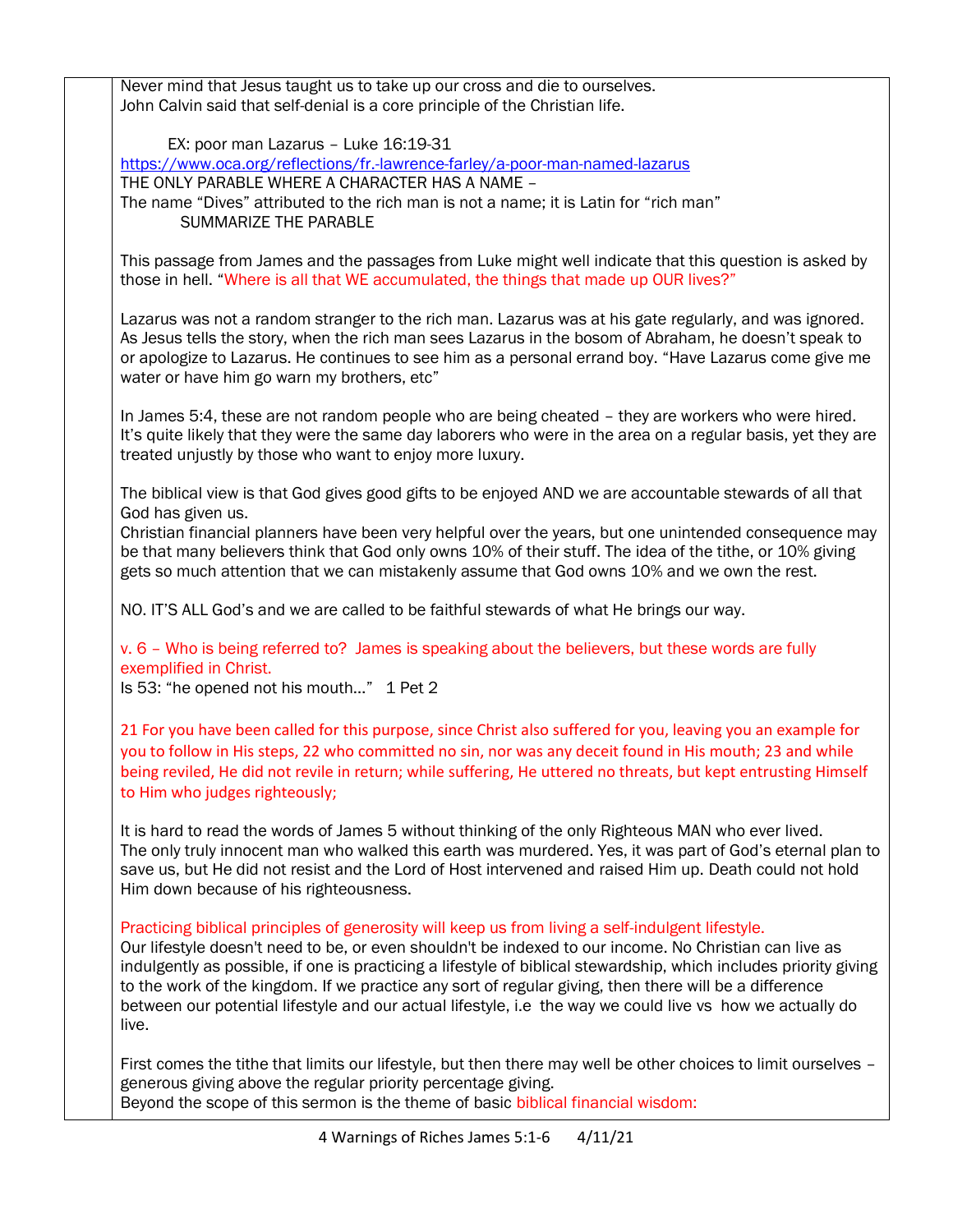| <b>Give first</b><br>Live off the rest comes third<br>Save second                                                                                                                                           |
|-------------------------------------------------------------------------------------------------------------------------------------------------------------------------------------------------------------|
| Our lifestyle choices are shaped by our interpretation of our situation and reality.                                                                                                                        |
|                                                                                                                                                                                                             |
| EX: QUEEN MARY in Peacetime vs Wartime<br>The Queen Mary was built as the product of wealth and the accommodations were luxurious for many of                                                               |
| the passengers                                                                                                                                                                                              |
| The ship was the product of wealth. It took a fortune to build her in the first place, and it was expensive to                                                                                              |
| sail in her as a passenger. She could travel at record speed across the oceans as the passengers enjoyed<br>all comforts.                                                                                   |
| But luxury gave way to utility when the war began. The trappings of comfort gave way to the service of                                                                                                      |
| men and nations. It took a national emergency to justify the transformation of that great ship from a                                                                                                       |
| symbol of luxury to an instrument of service. Anything less than a great emergency would have NOT been<br>enough to convince people that so much beauty and comfort and luxury had to be totally forgotten. |
| [Ralph Winter in Piper, 164-165]                                                                                                                                                                            |
| That is a way of considering wealth as a Christian. You don't spend your money in the midst of a great                                                                                                      |
| war for the same things you spend it on in a time of peace. We are in the midst of a great war, for the<br>souls of men and for our own souls, the souls of our children.                                   |
| Dr. RAYBURNWe are used to hearing about the virtue of a simple lifestyle. That isn't the right phrase.                                                                                                      |
| Simple lifestyle is not what we should be looking for; wartime lifestyle is the better image. Make sure that                                                                                                |
| we are using what money the Lord has given us, however much or little, in that way appropriate to our<br>position in this world, so soon, as we are, to leave it for the next, so soon, as we are, to stand |
| accountable for our stewardship.                                                                                                                                                                            |
| How might we view and examine OUR STUFF?                                                                                                                                                                    |
| "Every good gift is from above". God is NOT opposed enjoying things in life, but we need to do a careful                                                                                                    |
| examination of our hearts.                                                                                                                                                                                  |
| Are our purchases motivated by a self-indulgent pursuit of luxury?<br>Do I give consistently and generously to the advance of the gospel?                                                                   |
| Even this week, how will we examine our use of money?                                                                                                                                                       |
| Do I live with a peacetime indulgence or a wartime mentality?                                                                                                                                               |
| EX: Moving is a WAKE UP CALL to the accumulation of stuff.                                                                                                                                                  |
| How can I be generous this week? To whom can I show generosity?                                                                                                                                             |
| Generosity should be a distinctive of those who serve a wildly generous God.<br>How can I live this week, month, and year for the advance of the gospel and the needs of others?                            |
|                                                                                                                                                                                                             |
| James is warning all of us to avoid the path of selfish indulgence and ignoring those who labor with and<br>for us.                                                                                         |
| The ultimate example of one who was a steward of all he had was Jesus. He gave His ALL for our benefit.<br>He who was rich became poor                                                                      |
| That is what this TABLE IS ALL ABOUT                                                                                                                                                                        |
|                                                                                                                                                                                                             |
|                                                                                                                                                                                                             |
|                                                                                                                                                                                                             |
|                                                                                                                                                                                                             |
|                                                                                                                                                                                                             |